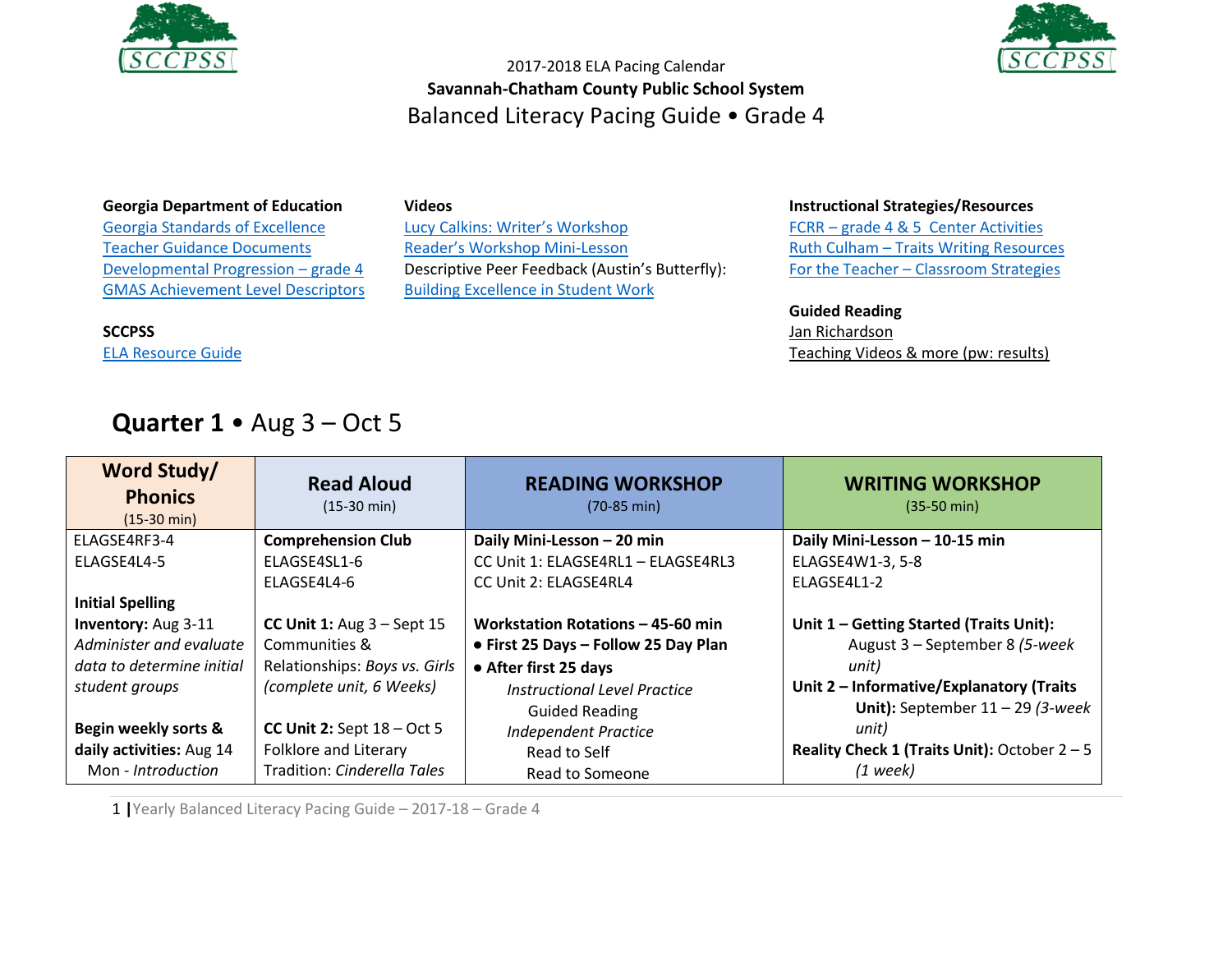



| Tues - Building            | (first 3 weeks of unit) | Word Work                                 |                                            |
|----------------------------|-------------------------|-------------------------------------------|--------------------------------------------|
| Vocabulary                 |                         | Listening to Reading                      | Independent Writing - 20-30 min            |
| Wed - Reading &            |                         | Work on Writing                           | Students writing &/or conferring with      |
| <b>Writing Connection</b>  |                         | <b>Science/Social Studies Connections</b> | peers/teacher                              |
| Thursday Blind Sort        |                         | Technology                                |                                            |
| &/or Games                 |                         |                                           | Daily Closing $-5$ min                     |
| Friday - <b>Assessment</b> |                         | Daily Closing $-5$ min                    |                                            |
|                            |                         |                                           | <b>Assessments (End of Each Unit): BOY</b> |
| (NOTE: Additional time,    |                         | <b>Assessments</b>                        | Benchmark Paper, Scoring Guides - All      |
| support, and instructional |                         | Performance Tasks:                        | <b>Traits</b>                              |
| focus may be delivered     |                         | $4RL1 - 4RL4$                             |                                            |
| during Guided Reading,     |                         | Unify after each Comp Club unit:          |                                            |
| Workstation rotations, &   |                         | CC Unit 1: ELAGSE4RL1 - ELAGSE4RL3        |                                            |
| Writing Workshop as        |                         |                                           |                                            |
| needed.)                   |                         |                                           |                                            |

# **QUARTER 2** • Oct 6 – Dec 15

| Word Study/<br><b>Phonics</b><br>$(15-30 \text{ min})$                        | <b>Read Aloud</b><br>$(15-30 \text{ min})$                 | <b>READING WORKSHOP</b><br>$(70-85 \text{ min})$                                         | <b>WRITING WORKSHOP</b><br>$(35-50 \text{ min})$                                                                                               |
|-------------------------------------------------------------------------------|------------------------------------------------------------|------------------------------------------------------------------------------------------|------------------------------------------------------------------------------------------------------------------------------------------------|
| ELAGSE4RF3-4                                                                  | <b>Comprehension Club</b>                                  | Daily Mini-Lesson - 20 min                                                               | Daily Mini-Lesson - 10-15 min                                                                                                                  |
| <b>FLAGSF4L4-5</b>                                                            | ELAGSE4SL1-6                                               | CC Unit 2: ELAGSE4RL5 - ELAGSE4RL9                                                       | ELAGSE4W1-3, 5-8                                                                                                                               |
|                                                                               | <b>FLAGSF4L4-6</b>                                         | CC Unit 3: ELAGSE4RI1 - ELAGSE4RI3                                                       | FLAGSF4L1-2                                                                                                                                    |
| <b>Weekly sorts &amp; daily</b><br>activities:<br>Mon - Introduction          | CC Unit 2: $Oct 6 - Oct 27$<br>Folklore and Literary       | Workstation Rotations - 45-60 min<br>Instructional Level Practice                        | Unit 3 - Narrative (Traits Unit): October 6<br>– 27 (3-week unit)                                                                              |
| Tues - Building<br>Vocabulary<br>Wed - Reading &<br><b>Writing Connection</b> | Tradition: Cinderella Tales<br>(remaining 3 weeks of unit) | Guided Reading/Teacher led small<br>group<br><b>Independent Practice</b><br>Read to Self | Reality Check 2 (Traits Unit): October 30 -<br>November 3 (1 week)<br>Unit 4 - Opinion (Traits Unit): November 6<br>- December 8 (3-week unit) |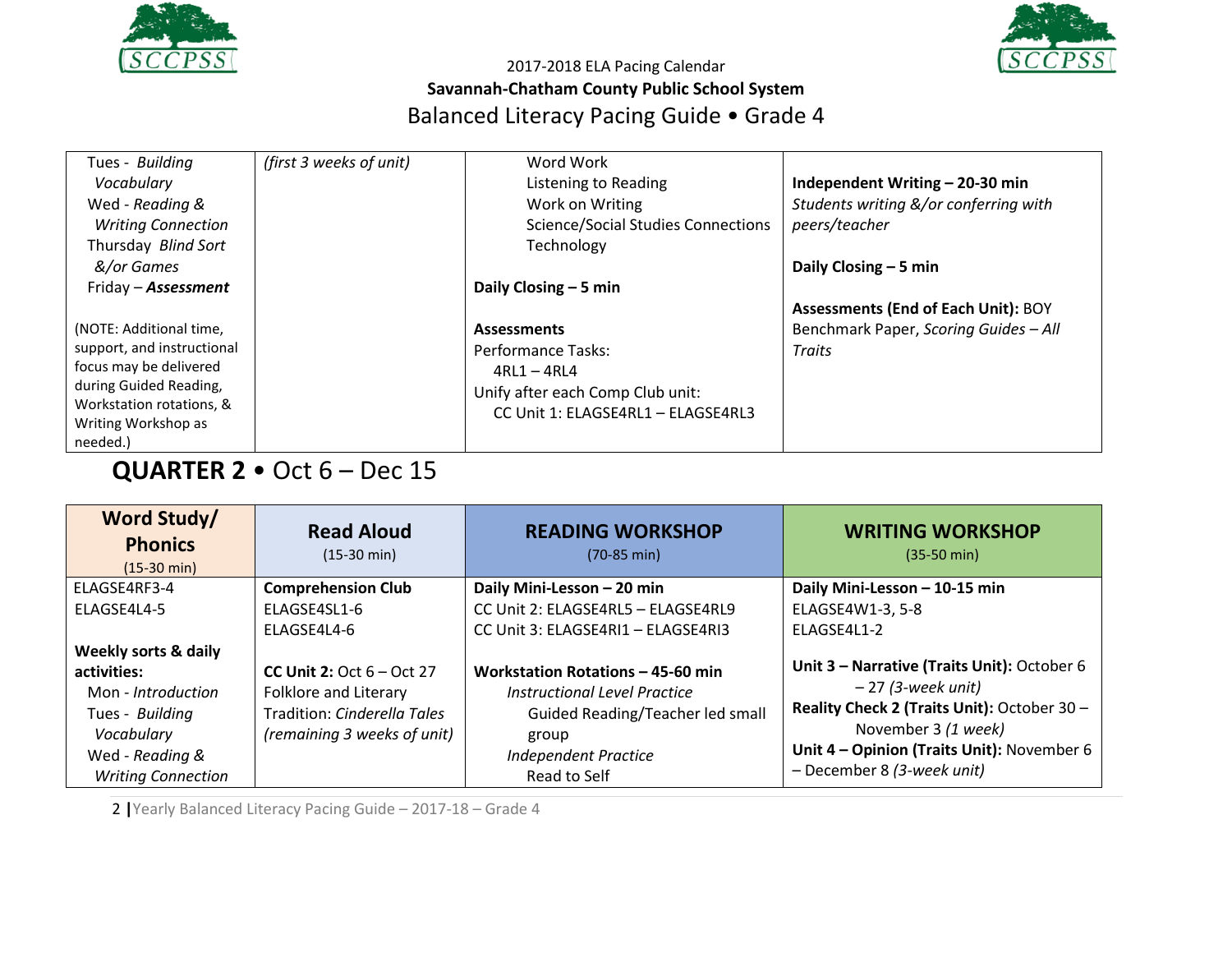



| Thursday Blind Sort             | CC Unit $3:$ Oct $30$ – Dec 15 | Read to Someone                           | Reality Check 3 (Traits Unit): December 11     |
|---------------------------------|--------------------------------|-------------------------------------------|------------------------------------------------|
| &/or Games                      | Living Things: Amazing         | Word Work                                 | $-15(1$ week)                                  |
| Friday - Assessment             | Animals (complete unit, 6      | Listening to Reading                      |                                                |
|                                 | Weeks)                         | Work on Writing                           | Independent Writing - 20-30 min                |
| (NOTE: Additional time,         |                                | <b>Science/Social Studies Connections</b> | Students writing &/or conferring with          |
| support, and instructional      |                                | Technology                                | peers/teacher                                  |
| focus may be delivered          |                                |                                           |                                                |
| during Guided Reading,          |                                | Daily Closing $-5$ min                    | Daily Closing $-5$ min                         |
| Workstation rotations, &        |                                |                                           |                                                |
| Writing Workshop as<br>needed.) |                                | <b>Assessments</b>                        | <b>Assessments (End of Each Unit): Scoring</b> |
|                                 |                                | Performance Tasks:                        | Guides - All Traits                            |
|                                 |                                | $4RL5 - 4RL9$                             |                                                |
|                                 |                                | $4RI1 - 4RI3$                             |                                                |
|                                 |                                | Unify after each Comp Club unit:          |                                                |
|                                 |                                | CC Unit 2: ELAGSE4RL4 - ELAGSE4RL9        |                                                |
|                                 |                                | CC Unit 3: ELAGSE4RI1 - ELAGSE4RI3        |                                                |

# **QUARTER 3** • January 3 – March 7

| Word Study/<br><b>Phonics</b><br>$(15-30 \text{ min})$ | <b>Read Aloud</b><br>$(15-30 \text{ min})$               | <b>READING WORKSHOP</b><br>$(70-85 \text{ min})$                  | <b>WRITING WORKSHOP</b><br>$(35-50 \text{ min})$                                  |
|--------------------------------------------------------|----------------------------------------------------------|-------------------------------------------------------------------|-----------------------------------------------------------------------------------|
| ELAGSE4RF3-4                                           | <b>Comprehension Club</b>                                | Daily Mini-Lesson - 20 min                                        | Daily Mini-Lesson - 10-15 min                                                     |
| ELAGSE4L4-5                                            | ELAGSE4SL1-6                                             | CC Unit 5: ELAGSE4RI4 - ELAGSE4RI9                                | ELAGSE4W1-3, 5-8                                                                  |
|                                                        | FLAGSE4L4-6                                              | CC Unit 4: ELAGSE4RL1 - ELAGSE4RL3                                | FLAGSF4L1-2                                                                       |
| Begin weekly sorts &                                   |                                                          |                                                                   |                                                                                   |
| daily activities: Aug 14<br>Mon - Introduction         | CC Unit 5: Jan $3$ – Feb 16<br>Inspired by True Stories: | Workstation Rotations - 45-60 min<br>Instructional Level Practice | Unit 5 - Informative/Explanatory (Traits<br>Unit): January $3 - 26$ (3-week unit) |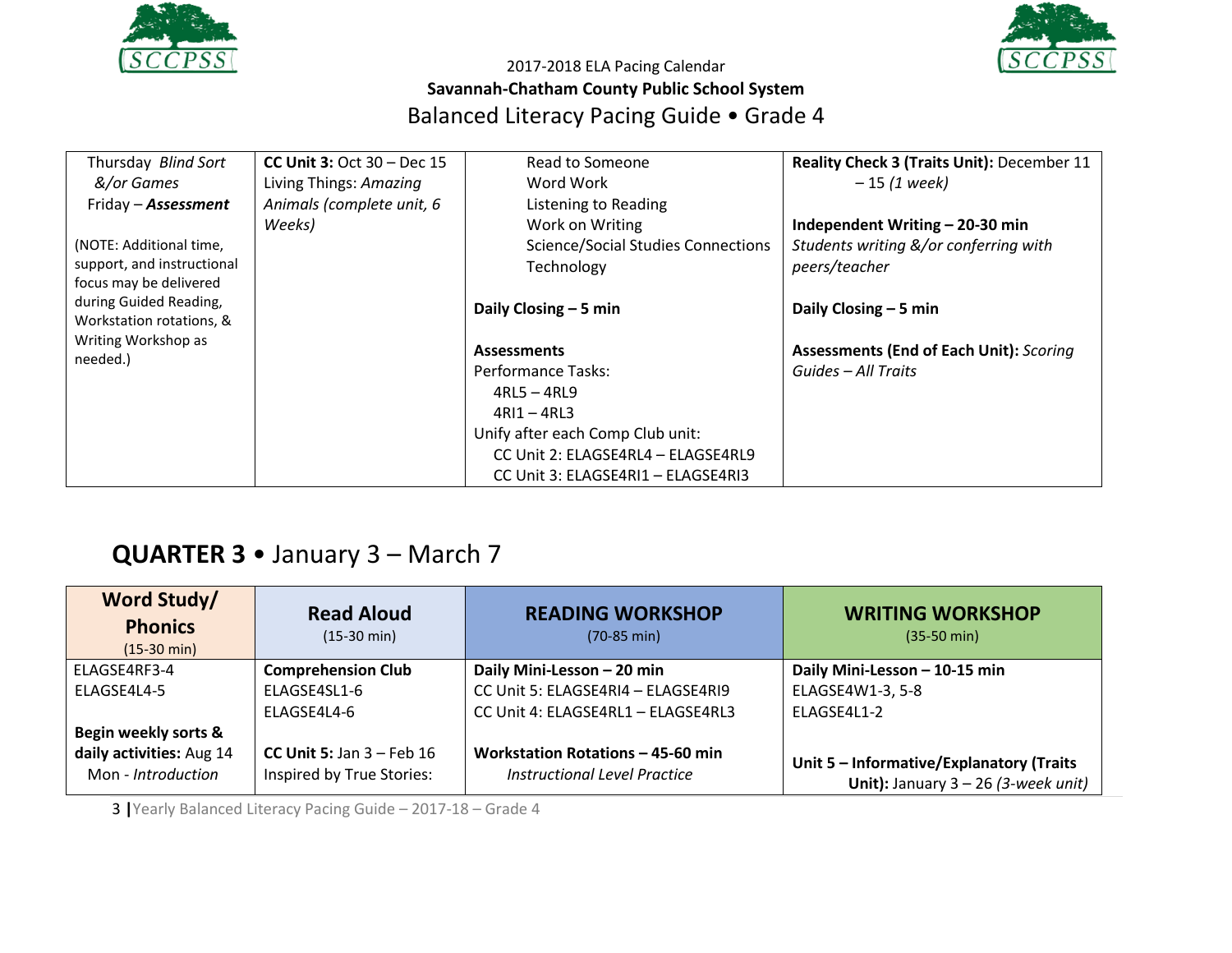



| Tues - Building                                 | The Artist's Eye            | Guided Reading/Teacher led small          | Reality Check 4 (Traits Unit): January 29 -    |
|-------------------------------------------------|-----------------------------|-------------------------------------------|------------------------------------------------|
| Vocabulary                                      | (complete unit, 7 Weeks)    | group                                     | February 2 (1 week)                            |
| Wed - Reading &                                 |                             | <b>Independent Practice</b>               | Unit 6 - Narrative (Traits Unit): February 5   |
| <b>Writing Connection</b>                       | CC Unit 4: Feb $21 -$ Mar 7 | Read to Self                              | $-$ March 1 (3-week unit)                      |
| Thursday Blind Sort                             | A Sense of Self: Taking     | Read to Someone                           | Reality Check 5 (Traits Unit): March $2 - 7$   |
| &/or Games                                      | Responsibility              | Word Work                                 | $(1$ week)                                     |
| Friday - Assessment                             | (wks 4-6 of 6 wks)          | Listening to Reading                      |                                                |
|                                                 |                             | Work on Writing                           | Independent Writing - 20-30 min                |
| (NOTE: Additional time,                         |                             | <b>Science/Social Studies Connections</b> | Students writing &/or conferring with          |
| support, and instructional                      |                             | Technology                                | peers/teacher                                  |
| focus may be delivered                          |                             |                                           |                                                |
| during Guided Reading,                          |                             | Daily Closing $-5$ min                    | Daily Closing $-5$ min                         |
| Workstation rotations, &<br>Writing Workshop as |                             |                                           |                                                |
| needed.)                                        |                             | <b>Assessments</b>                        | <b>Assessments (End of Each Unit): Scoring</b> |
|                                                 |                             | Performance Tasks:                        | Guides - All Traits                            |
|                                                 |                             | $4RI4 - 4RI9$                             |                                                |
|                                                 |                             | $4RL1 - 4RL3$                             |                                                |
|                                                 |                             | Unify after each Comp Club unit:          |                                                |
|                                                 |                             | CC Unit 5: ELAGSE4RI4 - ELAGSE4RI9        |                                                |

## **GMAS REVIEW** • March 12 – March 23

*Check with administration for site based pacing and expectations.*

**QUARTER 4** • Mar 12 – May 18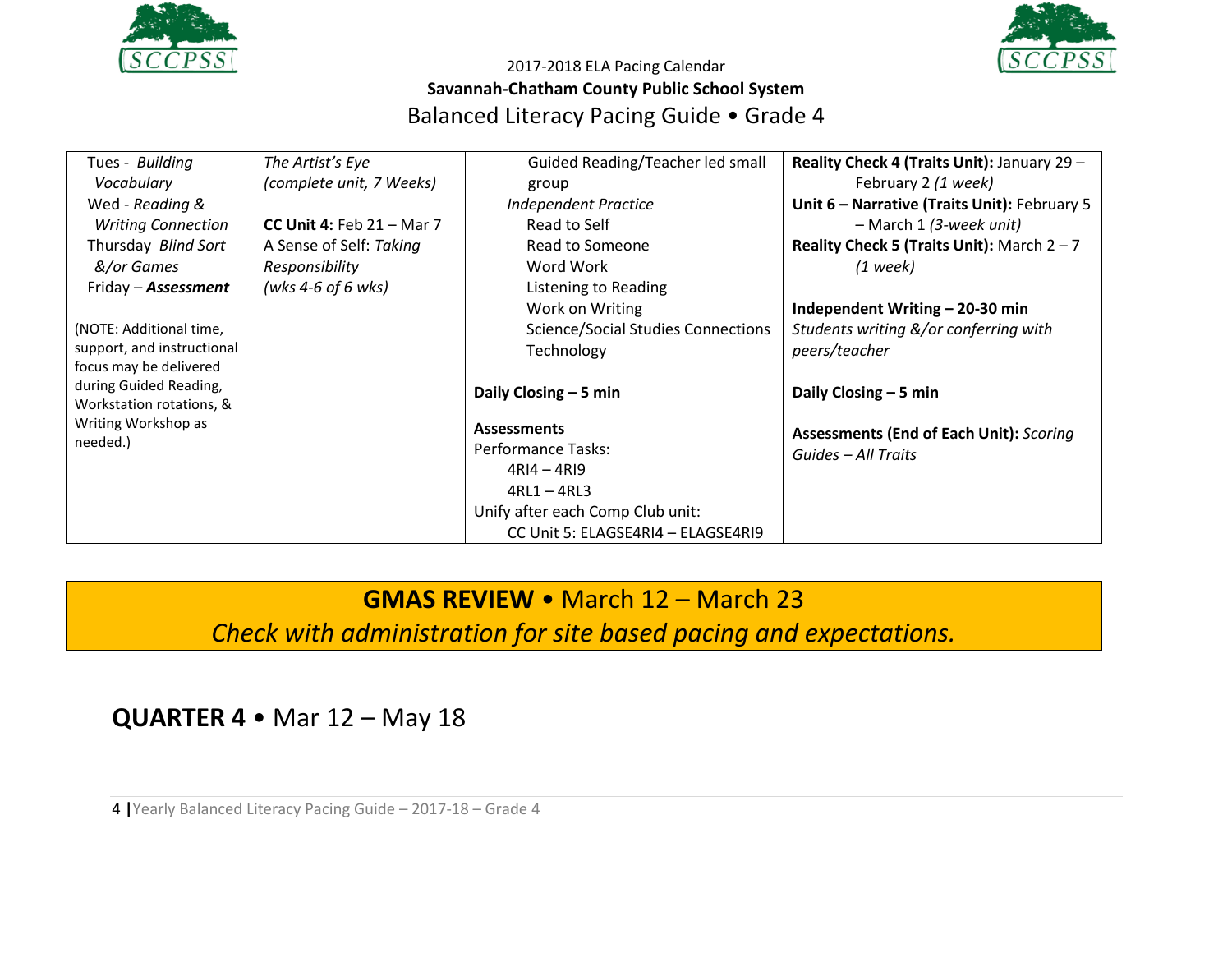



| Word Study/<br><b>Phonics</b><br>$(15-30 \text{ min})$                                                                                                                                                                                                                                                                                                                                                            | <b>Read Aloud</b><br>$(15-30 \text{ min})$                                                                                                                                                                                                    | <b>READING WORKSHOP</b><br>$(70-85 \text{ min})$                                                                                                                                                                                                                                                                                                                                                                                                                                                                                                                                                                                             | <b>WRITING WORKSHOP</b><br>$(35-50 \text{ min})$                                                                                                                                                                                                                                                                                                                                                                                                                                                                                                                                                          |
|-------------------------------------------------------------------------------------------------------------------------------------------------------------------------------------------------------------------------------------------------------------------------------------------------------------------------------------------------------------------------------------------------------------------|-----------------------------------------------------------------------------------------------------------------------------------------------------------------------------------------------------------------------------------------------|----------------------------------------------------------------------------------------------------------------------------------------------------------------------------------------------------------------------------------------------------------------------------------------------------------------------------------------------------------------------------------------------------------------------------------------------------------------------------------------------------------------------------------------------------------------------------------------------------------------------------------------------|-----------------------------------------------------------------------------------------------------------------------------------------------------------------------------------------------------------------------------------------------------------------------------------------------------------------------------------------------------------------------------------------------------------------------------------------------------------------------------------------------------------------------------------------------------------------------------------------------------------|
| ELAGSE4RF3-4<br>ELAGSE4L4-5<br>Weekly sorts & daily<br>activities:<br>Mon - Introduction<br>Tues - Building<br>Vocabulary<br>Wed - Reading &<br><b>Writing Connection</b><br>Thursday Blind Sort<br>&/or Games<br>Friday - Assessment<br>(NOTE: Additional time,<br>support, and instructional<br>focus may be delivered<br>during Guided Reading,<br>Workstation rotations, &<br>Writing Workshop as<br>needed.) | <b>Comprehension Club</b><br>ELAGSE4SL1-6<br>ELAGSE4L4-6<br>CC Unit 4: Mar $12 -$ Apr 6<br>A Sense of Self: Taking<br>Responsibility<br>(wks 4-6 of 6 wks)<br>CC Unit 6: Apr $9 - May 11$<br>Genre Study: Fantasy<br>(complete unit, 5 Weeks) | Daily Mini-Lesson - 20 min:<br>CC Unit 4: ELAGSE4RL5 - ELAGSE4RL9<br>CC Unit 6: ELAGSE4RI1 - ELAGSE4RI9<br>Workstation Rotations - 45-60 min<br><b>Instructional Level Practice</b><br>Guided Reading/Teacher led small<br>group<br><b>Independent Practice</b><br>Read to Self<br>Read to Someone<br>Word Work<br>Listening to Reading<br>Work on Writing<br><b>Science/Social Studies Connections</b><br>Technology<br>Daily Closing - 5 min<br><b>Assessments</b><br>Performance Tasks:<br>$4RL5 - 4RL9$<br>$4RI1 - 4RI9$<br>Unify after each Comp Club unit:<br>CC Unit 4: ELAGSE4RL1 - ELAGSE4RL9<br>CC Unit 6: ELAGSE4RI1 - ELAGSE4RI9 | Daily Mini-Lesson - 10-15 min<br>ELAGSE4W1-3, 5-8<br>ELAGSE4L1-2<br>Unit 7 - Opinion (Traits Unit): March 8 -<br>April 6 (3-week unit)<br>Reality Check 6 (Traits Unit): April 9 - 13<br>$(1$ week)<br>Unit 8 - Informative/Explanatory (Traits<br>Unit): April $16 - May 4$ (3-week<br>unit)<br>Unit 9 - Wrapping Up the Year (Traits<br>Unit): May $7 - 18$ (4-week unit)<br>Independent Writing - 20-30 min<br>Students writing &/or conferring with<br>peers/teacher<br>Daily Closing - 5 min<br><b>Assessments (End of Each Unit): EOY</b><br>Benchmark Paper, Scoring Guides - All<br><b>Traits</b> |
|                                                                                                                                                                                                                                                                                                                                                                                                                   |                                                                                                                                                                                                                                               |                                                                                                                                                                                                                                                                                                                                                                                                                                                                                                                                                                                                                                              |                                                                                                                                                                                                                                                                                                                                                                                                                                                                                                                                                                                                           |